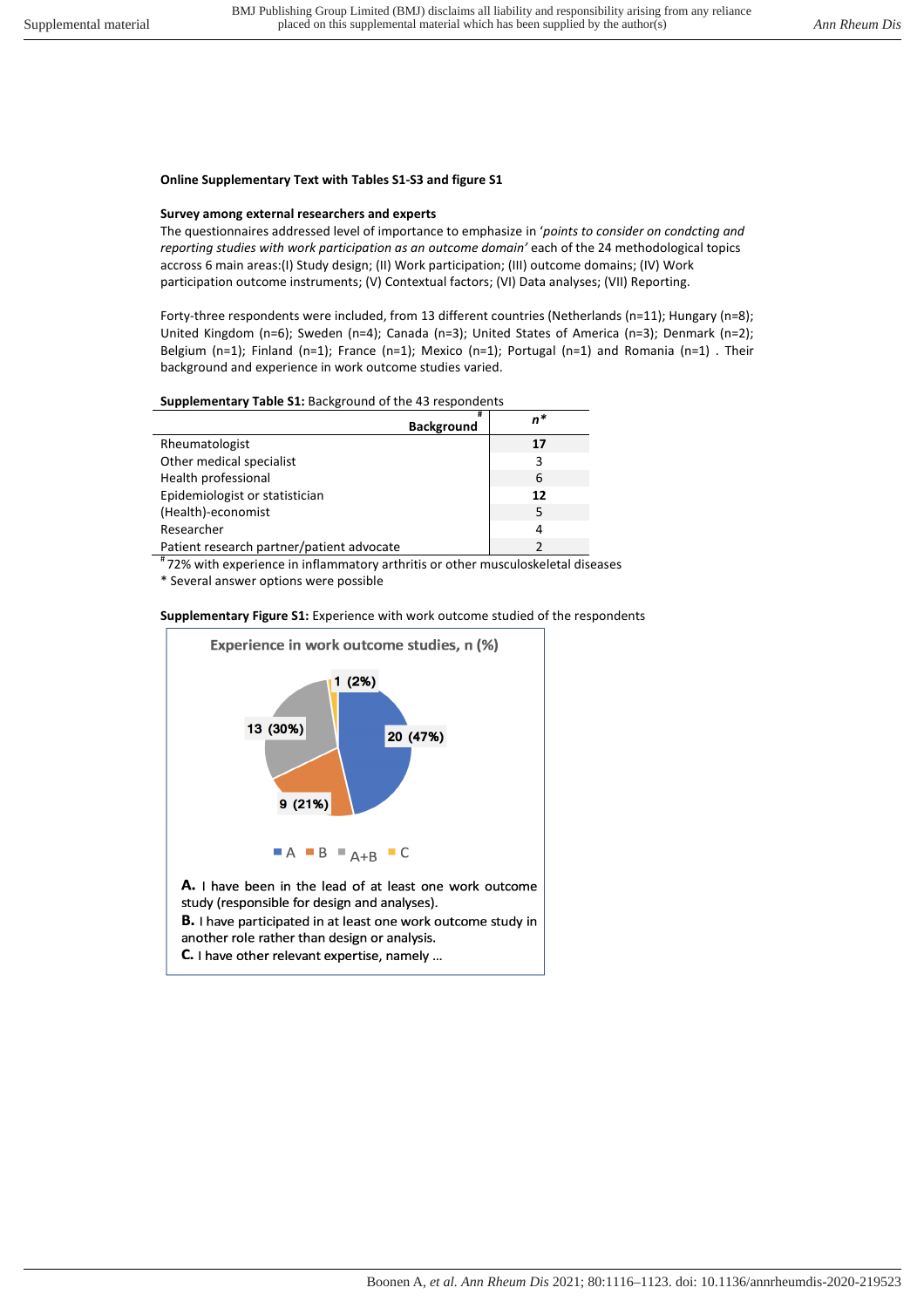## **Supplementary Table S2:** Level of importance (0= *do not agree at all* to 5= *fully agree*) for each topic.

|                   |                                                                                                                      |       | Level of    |
|-------------------|----------------------------------------------------------------------------------------------------------------------|-------|-------------|
| Area              | <b>Statements</b>                                                                                                    | n/43* | importance# |
|                   |                                                                                                                      |       | Mean (SD)   |
| I. Study design   | Statement 1. The target population and eligibility criteria                                                          | 42    | 4.8(0.4)    |
|                   | should be clearly defined and chosen in relation to the work-                                                        |       |             |
|                   | related objective(s).                                                                                                |       |             |
|                   | Statement 2. The sample size calculation of a study with work                                                        | 42    | 4.0(0.9)    |
|                   | as one of the outcomes deserves specific consideration as work                                                       |       |             |
|                   | outcomes often apply to subpopulations only.                                                                         |       |             |
|                   | Statement 3. The time horizon should align with the study                                                            | 41    | 4.3(0.6)    |
|                   | objective, outcome domain(s) of interest.                                                                            |       |             |
|                   | Statement 4. Comparison with (matched groups of) the                                                                 | 42    | 4.2(0.8)    |
|                   | general population should be considered to provide a better                                                          |       |             |
|                   | understanding of the impact of the disease (or the                                                                   |       |             |
|                   | interventions) on work participation, as it reveals the 'normal'                                                     |       |             |
|                   | participation level.                                                                                                 |       |             |
|                   | Statement 5. The frequency of assessment of the endpoints                                                            | 39    | 4.4(0.7)    |
|                   | and contextual factors (confounders) should be related to the                                                        |       |             |
|                   | study objective and the recall period of the measures.                                                               |       |             |
| II. Work outcome  | Statement 6. When selecting the work outcomes domains,                                                               | 38    | 4.6(0.6)    |
| domains           | the interdependence of work status, sick leave and                                                                   |       |             |
|                   | presenteeism needs specific consideration.                                                                           |       |             |
|                   | Statement 7. The assessment of both paid- and unpaid work                                                            | 38    | 4.0(0.9)    |
|                   | outcomes should be considered, to provide a complete picture                                                         |       |             |
|                   | of worker participation.                                                                                             |       |             |
|                   | Statement 8. Definitions of work outcome domains need to be                                                          | 38    | 4.8(0.4)    |
| III. Work outcome | explicit, in particular when no validated instruments are used.                                                      | 39    |             |
| measurement       | Statement 9. Validated self-report instruments or objective<br>data sources to assess work outcome domains should be |       | 4.6(0.8)    |
| instruments       | preferred above self-composed questionnaires.                                                                        |       |             |
|                   | Statement 10. The attribution of work participation should be                                                        | 37    | 4.1(1.0)    |
|                   | assessed in relation to overall health and not merely in relation                                                    |       |             |
|                   | to the inflammatory arthritis.                                                                                       |       |             |
|                   | Statement 11. The choice between single and multi-                                                                   | 39    | 4.1(0.8)    |
|                   | dimensional instruments should be justified and aligned with                                                         |       |             |
|                   | the study objective.                                                                                                 |       |             |
|                   | Statement 12. The construct measured to assess presenteeism                                                          | 37    | 4.1(0.7)    |
|                   | and restrictions in unpaid work should be justified and aligned                                                      |       |             |
|                   | with the study objective.                                                                                            |       |             |
|                   | Statement 13. The recall period of the instruments should be                                                         | 39    | 4.3(0.8)    |
|                   | aligned with the study objective, the frequency of assessment                                                        |       |             |
|                   | and the study duration.                                                                                              |       |             |
|                   | Statement 14. When measuring days absent from paid work,                                                             | 38    | 4.3(1.0)    |
|                   | the measurement should reflect actual workdays absent, i.e.                                                          |       |             |
|                   | excluding weekend days or other days one would not work.                                                             |       |             |
|                   |                                                                                                                      |       |             |